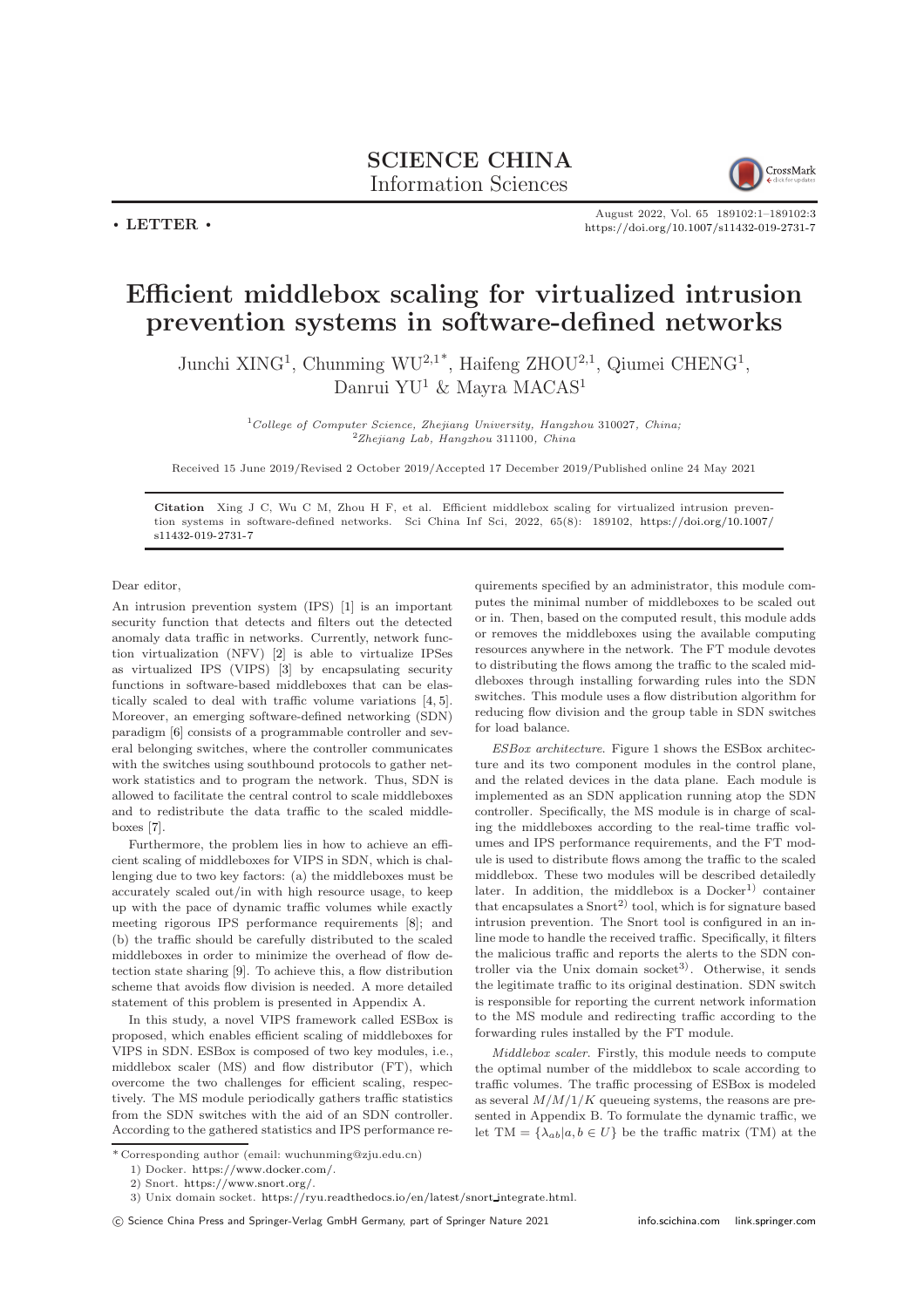

Figure 1 (Color online) ESBox architecture.

present time, where U is the set of the users, and  $\lambda_{ab}$  is the packet arrival rate for the origin–destination pair user a to user b. Two metrics that are widely considered in IPS performance measurement [\[1\]](#page-2-1) are as follows. (1) Processing time of prevention (PTP) describes the time lapse between the launch of the attack packet and being filtered by the IPS. (2) Prevention rate (PR) refers to the proportion of the packets completely processed by IPS in the total transmitted packets. We let PTP and PR be the IPS performance constraint, which is the maximal threshold specified by an administrator. Moreover, the processing time of a middlebox follows an exponential distribution with parameter  $\mu$ , and  $K$  is the queue capacity of a middlebox. To guarantee high resource utilization, the middleboxes should be invested to a minimum. Thus, with the system model, our goal is to compute the minimal total number of middleboxes  $n$ .

Based on the queueing theory, the packet process time and the packet loss rate in our system can be expressed as follows, respectively:

$$
\phi(n) = \left\{ 1 - (K+2) \left( \frac{\lambda_t}{\mu n} \right)^K + K \left( \frac{\lambda_t}{\mu n} \right)^{K+1} + \cdots + (K+1) \left( \frac{\lambda_t}{\mu n} \right)^{2K} - K \left( \frac{\lambda_t}{\mu n} \right)^{2K+1} \right\}
$$

$$
\sqrt{\left\{ \mu \left( \frac{\lambda_t}{\mu n} \right) \times \cdots \times \left( 1 - \left( \frac{\lambda_t}{\mu n} \right)^{K+1} \right)^2 \right\} + d_n, \quad (1)
$$

$$
\psi(n) = 1 - \frac{1 - \frac{\lambda_t}{\mu n}}{\left(\frac{\mu n}{\lambda_t}\right)K - \frac{\lambda_t}{\mu n}},\tag{2}
$$

where  $\rho = \frac{\lambda}{\mu}$ , representing the server utilization of the  $\sum_{a,b\in U} \lambda_{ab}$  represents the total packet arrive rate by acqueueing system,  $d_n$  is the network delay, and  $\lambda_t$  = cumulating the elements in TM.

Based on Eqs. (1) and (2), the computation of the minimum number of middleboxes can be transformed into an optimization problem, which is formulated as follows:

$$
mini. \quad n \tag{3a}
$$

$$
\text{s.t.} \quad \phi(n) \leqslant \text{PTP},\tag{3b}
$$

$$
\psi(n) \leqslant \text{PR},\tag{3c}
$$

$$
n = 0, 1, \dots, N_{\text{max}}, \tag{3d}
$$

where  $N_{\text{max}}$  is the maximum number of middleboxes that can be invested in our system. This problem can be easily computed by iterating on the values of  $n$ .

Afterwards, let MDM =  $\{n_{ab}|a, b \in U\}$  denote the number of middleboxes demanded by the flow from user  $a$  to user b. For adapting to the traffic volume,  $n_{ab}$  is in proportion to  $\lambda_{ab}$ , thus we have  $n_{ab} = \frac{\lambda_{ab}}{\lambda t} \times n$ . And MDM and n will be output to the next module (i.e., flow distributor) for further distribution instruction. In addition, the MS module calls the docker daemon commands to implement the scaling of middlebox.

Flow distributor. This module is devoted to distributing the flows in TM to the n scaled middleboxes based on MDM from the MS module. A bad flow distribution algorithm will lead to unnecessary flow divisions that increase the sharing of flow detection state meaninglessly. Motivated by the examples described in Appendix C.1, we find that the unnecessary flow divisions are avoidable. Thus, we regard Proposition 1 as the principle for avoiding the unnecessary flow divisions, which is also proofed in Appendix C.1.

Proposition 1. The larger flows are prioritized over the smaller flows during the flow distribution. Further, provided that a middlebox can accommodate the flow, we distribute the flow directly to the middlebox rather than divide the flow.

Following Proposition 1, we present the flow distribution algorithm (Algorithm C.1) for reducing the number of flow divisions. We use FDS to store the flow distribution scheme, where each distribution is represented as  $[ab, i, c_i]$ ; this means we will allocate the  $c_i$  capacity of  $M_i$  to the flow with the origin–destination pair of ab. Lines 1 to 9 conduct the initialization of  $\mathbb F$  and  $\mathbb C$ , where  $\mathbb F$  is the set of flows to which the middleboxes have not yet been allocated, and C is the set of the available capacity of the middleboxes. Lines 10 to 30 are the loops to impose FDS with the constraint of  $\mathbb{F} \neq \emptyset$ ; this means the loop continues until all the flows are middlebox allocated. Lines 11 to 19 handle the flows that cannot be accommodated by any middlebox capacity in C, thus requiring necessary divisions. Each such flow is divided into several parts to reach the middlebox capacity. Lines 21 to 29 handle the flows sharing the middlebox capacity, which may yield unnecessary divisions based on Proposition 1. Line 20 sorts  $\mathbb F$  in descending order according to the flow volumes to give priority to larger flows (we use merge-sort in this study). Subsequently, lines 22 to 29 search C to obtain the middlebox capacity that can accommodate the entire flow and allocate it to the flow. In addition, flows that cannot be accommodated by any element in C remain and will be handled in the next loop.

Moreover, based on the flow distribution scheme FDS, the FT installs group table rules into the SDN switches for traffic redirection while achieving load balance.

Conclusion. To solve the problem of efficient scaling of middleboxes for VIPS, ESBox is proposed. ESBox consists of two modules: a middlebox scaler module to gather network information and IPS performance requirements to compute the optimal number of middleboxes to be scaled with high resource utilization and IPS performance guarantee, and a flow distributor module that redistributes flows to the scaled middleboxes while ensure minimizing flow detection state sharing and load balance. Moreover, ESBox was implemented, and the evaluation results (see Appendix D) revealed that it scaled out/in middleboxes adapted to the traffic volumes, while achieving the goal of high resource utilization (compared to the related studies in Appendix E),